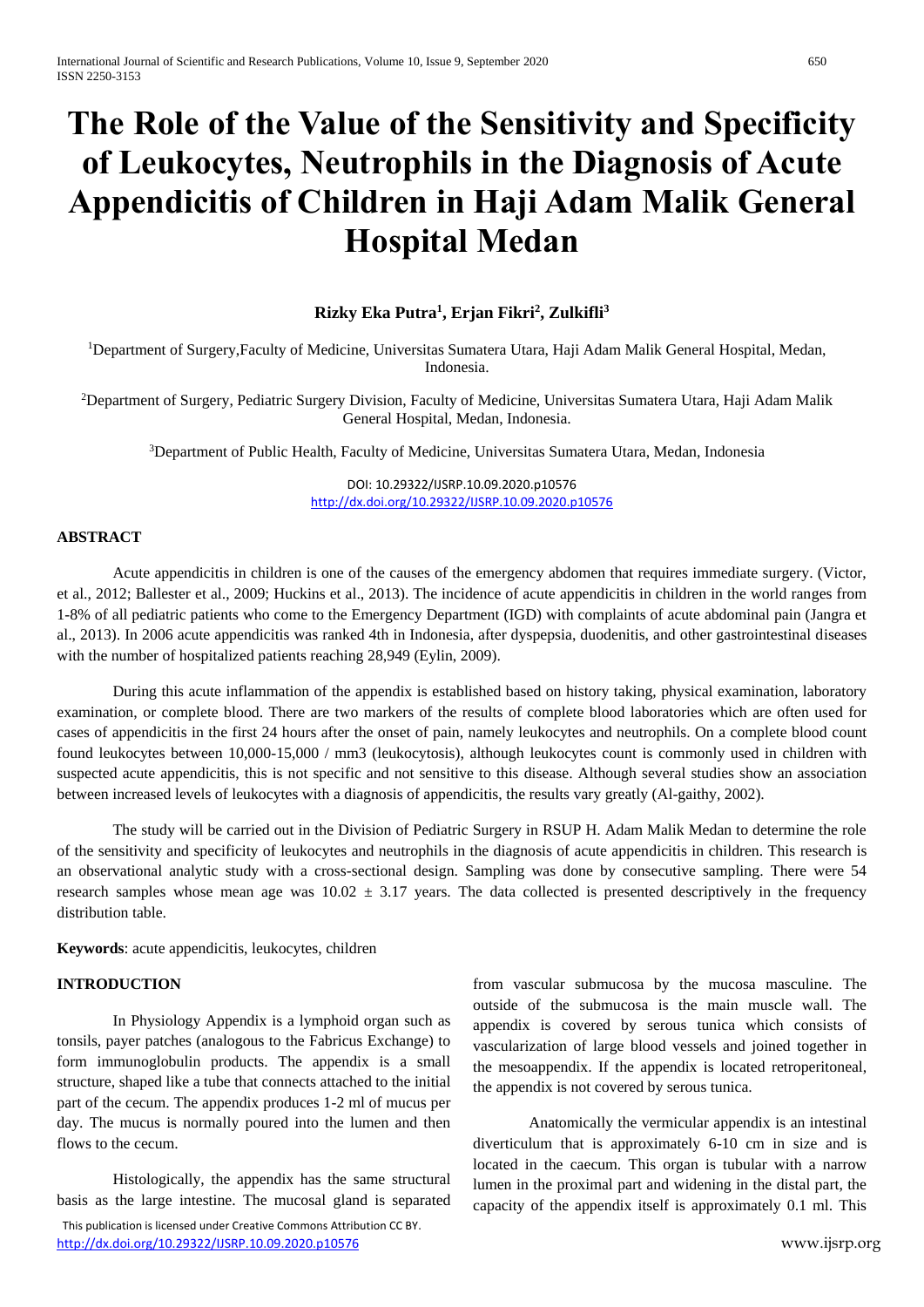organ is composed of lymphoid tissue and is an integral part of GALT (Gut Associated Lymphoid Tissue). The most appendix locations are from the posteromedial caecum, below the ileocaecal junction. The appendix itself has a mesentery that surrounds it, called the mesoappendix which originates from the posterior part of the mesentery which surrounds the terminal ileum. The most position of the appendix is retrocaecal, however, there are variations from the location of this appendix. 65% of the appendix position is intraperitoneal while the rest is retroperitoneal. Here the variation in the position of the appendix determines the symptoms that will appear when inflammation occurs (Aschraff, 2000). The most position is retrocaecal, however, the position of the appendix can be found by tracing the three taeniae found in the caecum, namely taenia colica, taenia libra, and taenia omentalis.

Appendicitis is inflammation that occurs in the appendix vermiformis and is the most common cause of acute abdomen. Until now it has not been known exactly what the function of the appendix is actually. Appendicitis can be caused due to infection or obstruction in the appendix. The obstruction causes the appendix to swell, changes in normal flora and is easily infected by bacteria. If the diagnosis is made slowly, perforation can occur in the appendix. So that the result is Peritonitis or abscess formation around the appendix (Schwartz, 2009).

Acute appendicitis can be caused by an inflammatory bacterial process that is triggered by several precipitating factors including lymphatic tissue hyperplasia, fecaliths, appendix tumors, and clogged ascetic worms. Mucosal ulceration is the initial stage of most of these diseases (Sabiston, 2008)

The appendix produces 1-2 ml of mucus per day. The mucus is normally poured into the lumen and then flows into saikum. Barriers to mucus flow in the appendix estuary appear to play a role in the pathogenesis of appendicitis. Appendicitis is usually caused by obstruction of the appendix lumen by lymphoid hyperplasia of the lymphoid, fecalith, foreign body, stricture due to fibrosis due to previous inflammation, or neoplasm. At the beginning of appendicitis, the patient may not have fever or subgenres. Higher temperature increases are associated with perforated appendicitis (Lee, 2013). Classic symptoms are only found in 55% of cases if the appendix is anterior. (Lee, 2013) Symptoms begin with abdominal pain in the periumbilicus that weighs in 24 hours.

Atypical symptoms are associated with variations in the location of the anatomy of the appendix (Lee, 2013). Blunt pain often appears when the tip of the appendix is located retrosecally. Findings of physical examination in children can vary depending on the age of the child. Irritability can be the only sign of appendicitis in neonates. Older children often appear uncomfortable or alone, preferring to lie still due to irritation of the peritoneum. Teenagers often have a classic

 This publication is licensed under Creative Commons Attribution CC BY. <http://dx.doi.org/10.29322/IJSRP.10.09.2020.p10576> www.ijsrp.org

sign of appendicitis (Minkes, 2013). Most children with appendicitis are not feverish or subfebrile (Minkes, 2013). On general physical examination usually found a temperature of 38 oC or lower, fluctuating temperatures may indicate an appendix abscess (DynaMed, 2013).

Leukocyte counts increase in 70-90% of cases of acute appendicitis. However, the increase is usually mild and only clearly visible after more than 24 hours of the disease course or after the disease process continues. An increase in neutrophils was also found to be more than 75% in 78% of patients with acute appendicitis (Craig, 2013).

Histopathology examination is the gold standard of diagnosis of appendicitis. In the early stages of appendicitis, the appendix appears macroscopically with dilated serous blood vessels. At an advanced stage of appendicitis, macroscopically there are signs of mucosal necrosis to the outer layer of the appendix wall and gangrene can be found. Normal appendix findings at the time of surgery require careful histopathological examination. Occasionally, grade 1 (early appendicitis) appendicitis is only identified on histology and is clinically correlated with resolution of symptoms before surgery.

Appendices that have been inflamed will not heal completely but will form scar tissue that causes adhesions to the surrounding tissue. This adhesiveness can cause repeated complaints in the lower right abdomen. At one time this organ can become inflamed more acute and declared to have an acute exacerbation (Santacrose, 2006).

In the study of Hani Noh (2012) all patients were classified in the simple appendicitis group and the complicated appendicitis group based on postoperative histopathology. Complicated appendicitis is defined as gangrenous appendicitis and / or perforation. This difference is not clear and only clinically relevant differences from simple appendicitis and complicated appendicitis will be used.

#### **METHOD**

The study was conducted from April to November 2018. The research will be conducted at the Children's Surgery Division of H. Adam Malik General Hospital Medan to determine the role of the sensitivity and specificity of leukocytes and neutrophils in the diagnosis of acute appendicitis in children. This research is an observational analytic study with a cross-sectional design. Sampling was done by consecutive sampling. There were 54 research samples whose mean age was  $10.02 \pm 3.17$  years. The data collected is presented descriptively in the frequency distribution table. Data between the laboratory components of neutrophils and leukocytes is numerical data, so the hypothesis test is analyzed with an unpaired t-test. Followed by the Receiver Operating Characteristic (ROC) analysis of each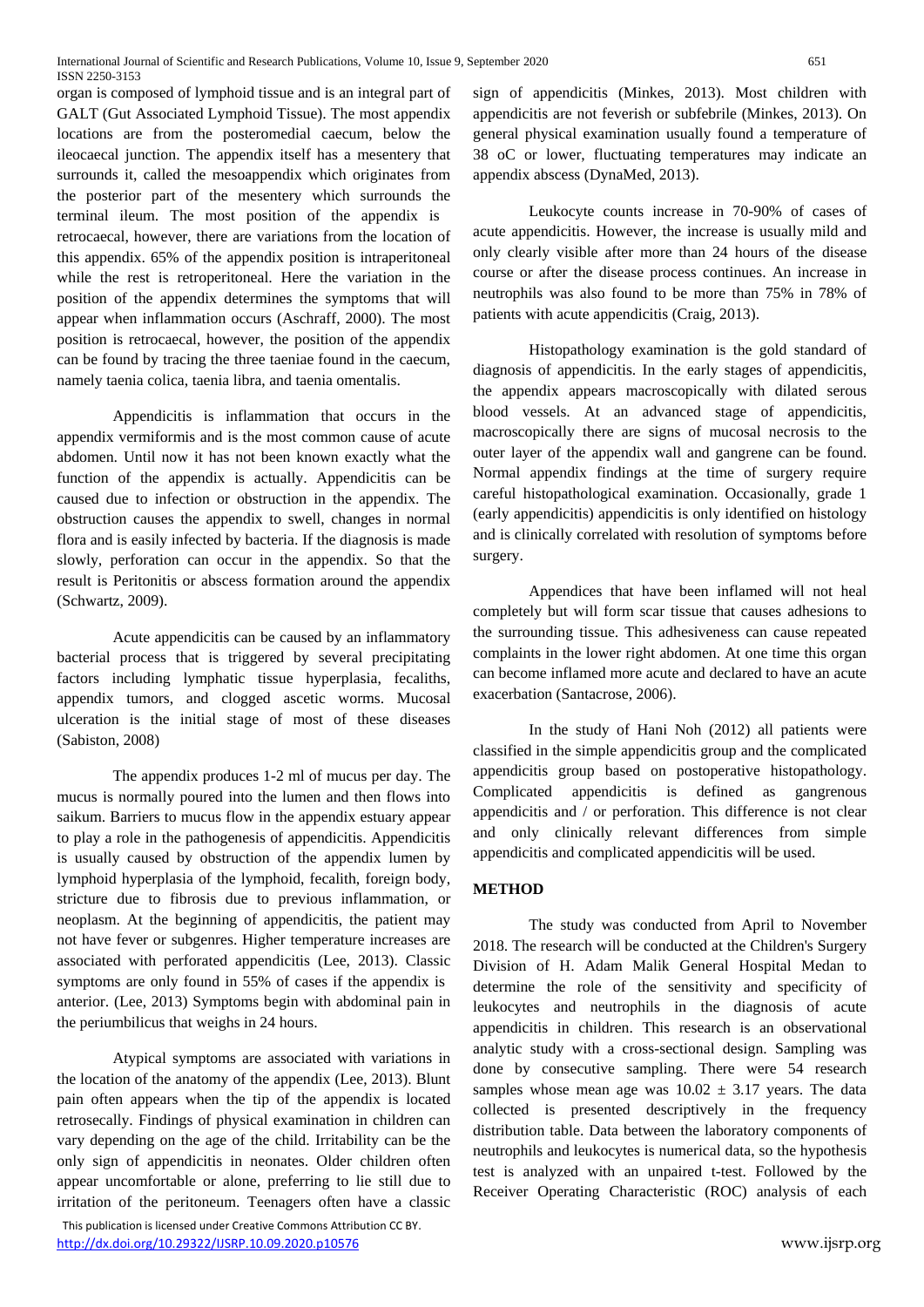predictor to determine the sensitivity and specificity of the appendicitis outcome variable.

#### **RESULTS AND DISCUSSION**

In this study, 54 research samples were analyzed by data. Of the 54 patients, the mean age was  $10.02 \pm 3.17$  years, consisting of 31 (57.4%) males and 23 (42.6%) female patients. From the data, it was also obtained that from 54 study samples, there were 27 patients (50.0%) patients included in acute appendicitis and 27 (50.0%) patients included in complicated appendicitis. The ratio between the sexes of men versus women was also obtained from other studies, which stated that the ratio of men is higher than women with a ratio of 3: 2 (Schwartz, 2009). Demographic data of patient characteristics sampled are listed in Table 4.1.

In this study, the comparison between acute appendicitis and complicated groups of leukocyte and neutrophil values. From table 4.2, it was found that the values of leukocytes in acute appendicitis and complicated appendicitis sequences were  $14,377.41 \pm 7,014.99$  and 18,130.37 (± 5,648.33) with p values of 0.035. While the neutrophil value in the acute and complicated appendicitis group was 74.80 ( $\pm$  14.77) and 82.38 ( $\pm$  7.03) with a p-value of 0.021.

Based on the analysis using the Receiver Operating Characteristic (ROC) curve, the leukocyte variable has an area under the curve (AUC) of 66.7% compared to neutrophils which have an AUC of 63.6%. With a cut-off value of 77.90%, neutrophils have a sensitivity of 81.50% and a specificity of 48.15%. Whereas the leukocyte value, with a limit value of> 12,000 / mm3 will give a sensitivity value of 92.60% with a specificity value of 44.44%.

Our results are quite by the results stated by Xharra in 2012 from his research stating that neutrophil sensitivity and specificity are 79.1% and 68%, whereas leukocyte sensitivity and specificity are 85.1% and 68%, thus concluded by Xharra that leukocytes are slightly better predictors of appendicitis than neutrophils (Xharra, 2012).

#### **CONCLUSION**

From the research we have done, it can be concluded that there is no difference in the role of sensitivity and specificity values of leukocytes and neutrophils in the diagnosis of acute appendicitis in children.

#### **SUGGESTION FOR FUTURE RESEARCH**

 This publication is licensed under Creative Commons Attribution CC BY. <http://dx.doi.org/10.29322/IJSRP.10.09.2020.p10576> www.ijsrp.org Further research should be developed to assess the role of other predictors in diagnosing appendicitis, especially

in children. So that later in making a diagnosis of appendicitis, especially in children will be easier.

#### **REFERENCES**

- Ainippully AM, Narayanan SK, Vysakh CN, Vazhiyodan AP, Somnath P. Role of total leukocyte count in the diagnosis of pediatric acute appendicitis: Effect of antibiotic administration and duration of onset of symptoms. Int Surg J. 2018; 5: 296-299. DOI: <http://dx.doi.org/10.18203/2349-2902.isj20175914>
- Al-Gaithy, Z.K. Clinical values of total white blood cells and neutrophil counts in patients with suspected appendicitis: a retrospective study. World J Emerg Surg. 2012 Oct 2; 7 (1): 32. doi: 10.1186 / 1749- 7922-7-32.
- Appendicitis. In DynaMed [online database]. EBSCO Information Services. http://search.ebscohost.com/login.aspx?direct=true &site=DynaMed&id=115548. Updated November 21, 20113. Accessed November 28, 2013.
- Aschraff, K.W., Pediatric Surgery, 3rd Edition, WB Saunders Company, Philadelphia-New York-London-Tokyo, 2000: p. 406-21.
- Ballester JCA, Sanchez AG, Ballester F. Epidemiology of appendectomy and appendicitis in the Valencian Community (Spain) 1998-2007. Dig Surg. 2009; 26: 406-412. doi 10.1159 / 000235956.
- Baskovic M, Zupancic B, Dominkovic A, Cizmic A, Jezek D. Correlation of Leukocyte Count and Percentage of Segmented Neutrophils with Pathohistological Findings of Appendix in Children. Int J Pediatr 2018; 6 (1): 6851-59. DOI: 10.22038 / ijp.2017.26748.2304.
- Bhatt M. Prospective validation of the pediatric appendicitis score in a Canadian pediatric emergency department. Montreal. Thesis, McGill University. 2008.
- Brown, B.N., Badylak, S.F. The role of the host immune response in tissue engineering and regenerative medicine. (2014). Elsevier Inc. [http://dx.doi.org/10.1016/B978-0-12-398358-](http://dx.doi.org/10.1016/B978-0-12-398358-9.00025-2) [9.00025-2.](http://dx.doi.org/10.1016/B978-0-12-398358-9.00025-2)
- Craig S. Appendicitis. Medscape reference. http://emedicine.medscape.com/article/773895. Updated November 25, 2013.
- Eylin Patient characteristics and histological diagnosis in appendicitis cases were based on the registration of anatomical pathology department of FKUI Cipto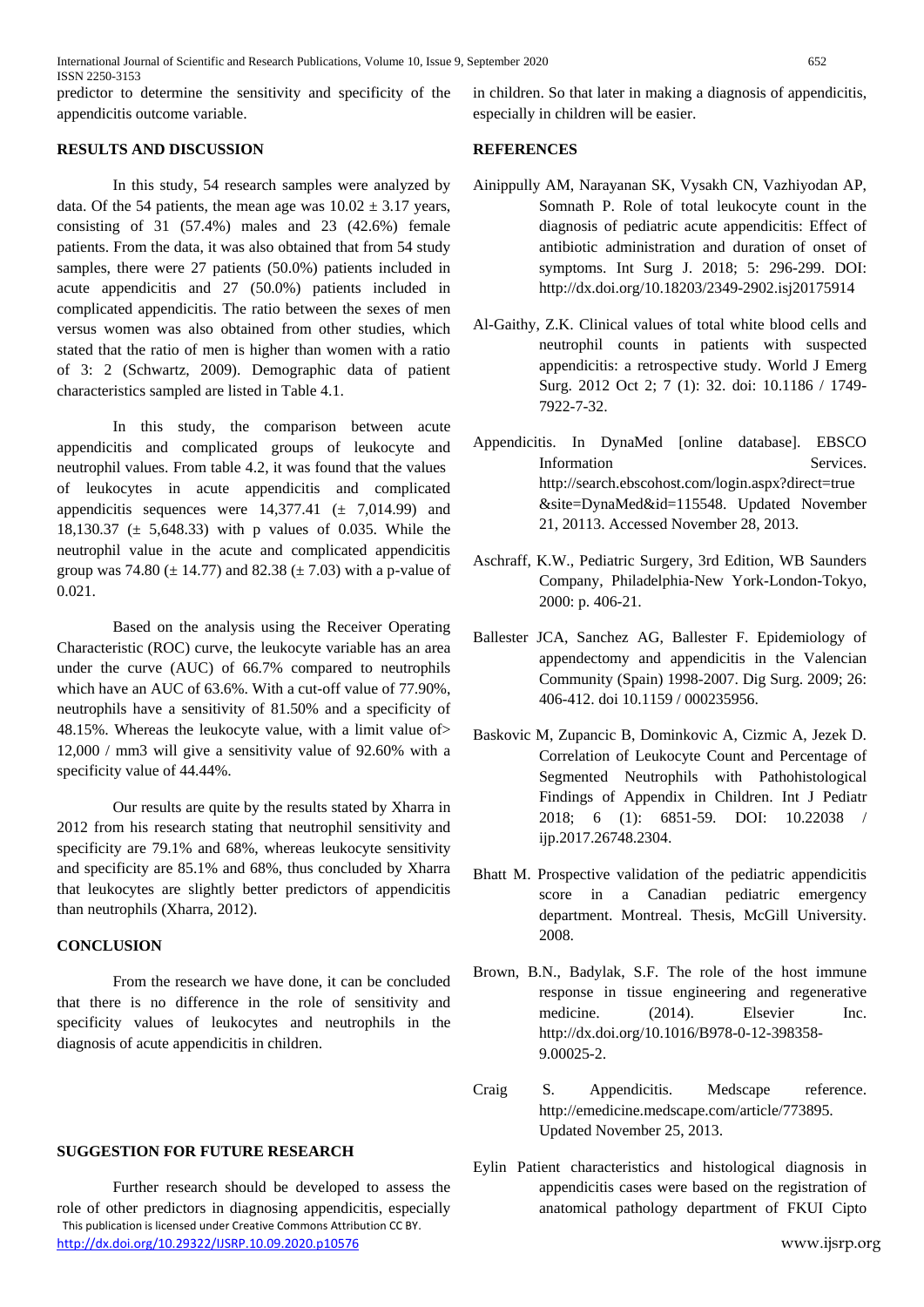International Journal of Scientific and Research Publications, Volume 10, Issue 9, September 2020 653 ISSN 2250-3153

Mangunkusumo General Hospital in 2003-2007. Jakarta. Thesis, FK Universitas Indonesia. 2009

- Er S, Comcali B, Soykurt A, Yuksel BC, Tez M. Diagnosis of Appendicitis in Patients with a Normal White Blood Cell Count; A Cross-Sectional Study. Journal complication. 2018. doi: 10.29252 / beat-060207.
- Ferris, M., Quan, S., Kaplan, B.S., Molodecky, N., Ball, C.G., Chernoff, G.W., et al. (2017). The Global Incidence of Appendicitis: A Systematic Review of Population-based Studies. Annals of Surgery, 266 (2), pp 237-241. doi: 10.1097 / SLA.0000000000002188.
- Goldman RD, Carter S, Stephens D, et al. Prospective validation of pediatric Appendicitis score. J Pediatr. 2008; 153: 278-282. doi 10.1016 / j.jpeds.2008.01.033.
- Goulder F and Simpson T. Pediatric Appendicitis score: a retrospective analysis. J Indian Assoc Pediatr Surg. 2008; 13 (4) 125-127. doi 10.4103 / 0971- 9261.44761.
- Hermanto: Appendicitis in Children, emergency department diagnosis & management. Health Articles, 2011.
- Huckins, David S, Simon, et al. A novel biomarker panel to rule out acute appendicitis in pediatric patients with abdominal pain. The Am J of EmergMed. 2013; 31 (9): 1368-1375. [http://search.proquest.com/docview/1430634945?ac](http://search.proquest.com/docview/1430634945?accountid=50257) [countid=50257.](http://search.proquest.com/docview/1430634945?accountid=50257)
- Ivan CP. Characteristics of appendicitis sufferers at Haji Adam Malik General Hospital Medan in 2009. http://repository.usu.ac.id/handle/123456789/21908. Accessed November 27, 2013.
- Jangra, Babita, Jangra, et al. Seasonal and day of weak variations in acute appendicitis in north Indian children. J of Indian Association of Pediatr Surg 2013; 18 (1): 42-43. [http://search.proquest.com/docview/1317919106?ac](http://search.proquest.com/docview/1317919106?accountid=50257) [countid=50257.](http://search.proquest.com/docview/1317919106?accountid=50257)
- Kaushansky, K. 2016. Williams Hematology, 9th edition. McGraw-Hill Education.
- Lee SL. Vermiform appendix. Medscape reference. http://emedicine.medscape.com/article/195652 overview. Updated October 18, 2013. Accessed December 2, 2013.
- This publication is licensed under Creative Commons Attribution CC BY. Health Office RK. Pediatric Appendicitis. Medscape reference. http://emedicine.medscape.com/article/926795. Updated April 25, 2013.
- Obinna O, Adibe, Oliver J, et al. Severity of appendicitis correlates with the pediatric Appendicitis score. Pediatr Surg Int. 2011; 27: 655-658. Do 10.1007 / s00383-010-2744-9.
- Prasetya D, Rochadi, Gunadi. Accuracy of neutrophillymphocyte ratio for diagnosis of acute appendicitis in children: A diagnostic study. Ann Med Surg (Lond). 2019 Dec; 48: 35–38.
- Robbins and Cotran: Pathologic Basic of Disease, 8th ed Philadelphia: by Saunders, an imprint of Elsevier Inc., 2004.
- Santacrose R., Craig S. 2006. Appendicitis. http://www.emedicine.com/topic41. December 30, 2011
- Salminen, P., Tuominen, R., Paajanen, H., Rautio, T., Nordström, P., Aarnio, M., Grönroos, J. M. (2018). Five-Year Follow-up of Antibiotic Therapy for Uncomplicated Acute Appendicitis in the APPAC Randomized Clinical Trial. JAMA, 320 (12), 1259. doi: 10.1001 / number.2018.13201
- Saucier A, Eunice Y, Huang, et al. Prospective evaluation of a clinical pathway for suspected appendicitis. Pediatrics. 2013; e88-e95. doi 10.1542 / peds.2013- 2208
- Schwartz SI: Appendix, in Principles of Surgery, 8th ed. New York: Mc Graw Hill Inc., 2009: 1307-30
- Soffi, Imam, Barmawi A. Comparison of diagnostic tests between leukocyte, neutrophil, and C-Reactive Protein (CRP) values in acute appendicitis samples and complications in adult patients. 2006
- Victor Y, Kong, Bulajic B, et al. Acute Appendicitis in a developing country. World J Surg. 2012; 36: 2068- 2071. doi 10.1007 / s00268-012-1629-9.
- Virmani S, et al. 2018. Role of Laboratory Markers in Predicting Severity of Acute Appendicitis. African Journal Surgery of PAediatrics. 2018 Jan-Mar; 15  $(1): 1-4$
- Wang L T, et al. 2007. The Use of White Blood Cell Count and Left Shift in the Diagnosis of Appendicitis in Children. Pediatric Emergency Care, Vol 23, Number 2.
- Wesson DE, Singer JI, Wiley JF. Acute appendicitis in children. http: //www.uptodate.com/contents/acute-Appendicitis-in-children-cli ... Updated July 25, 2014. Accessed August 07, 2014.

<http://dx.doi.org/10.29322/IJSRP.10.09.2020.p10576> www.ijsrp.org